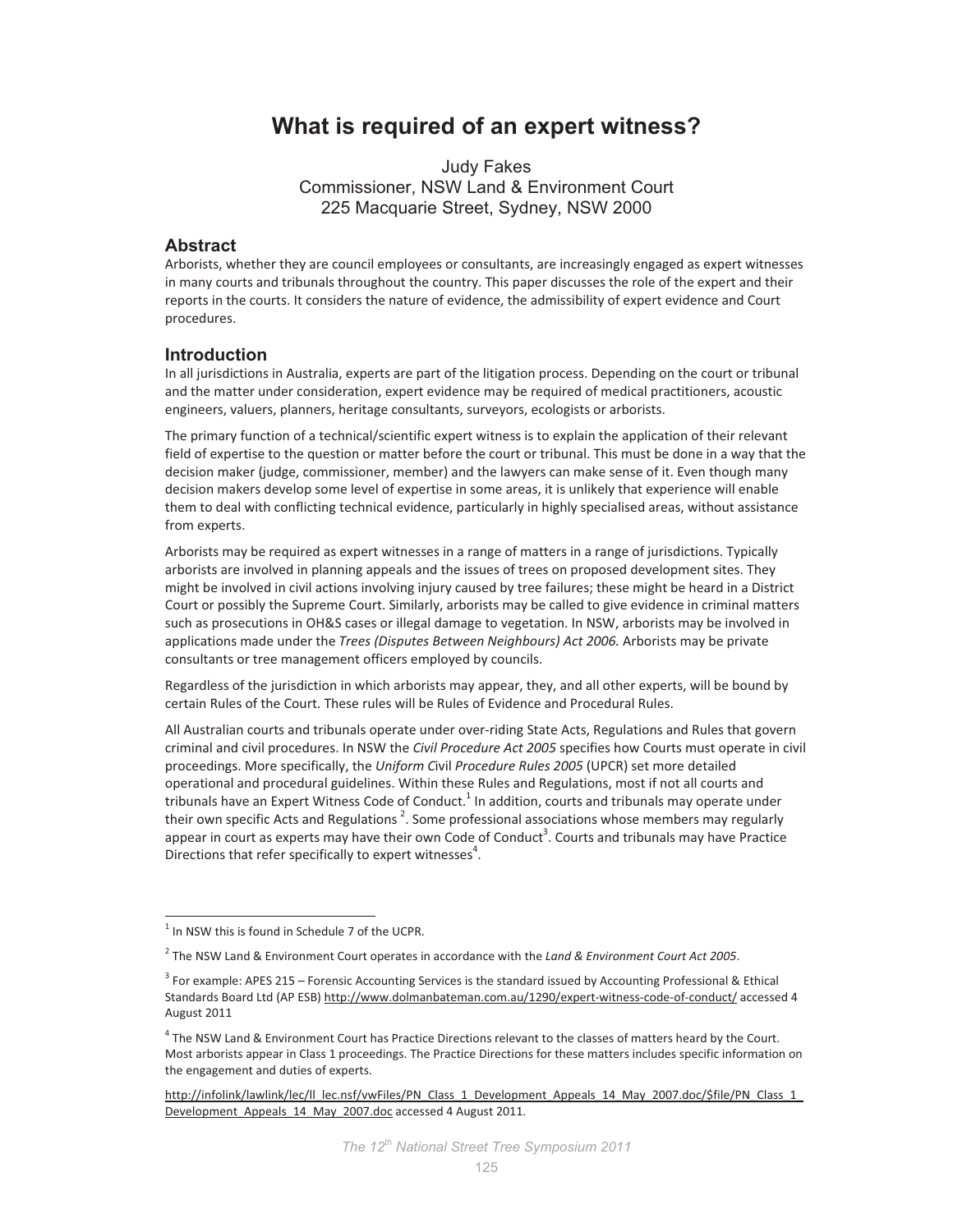# **Appointment of experts**

There are several ways in which experts might be engaged. Firstly, each party in a matter may engage their own expert. In many instances, especially in planning matters, the developer will have engaged a number of professionals to produce the reports required by council for a development application. These specialists and their reports may end up in court if council does not approve the development.

If a matter does come to court on appeal, the first step is a 'directions hearing', usually before a Registrar of the Court/Tribunal. At this stage, the parties will be required to consider whether expert witnesses are required. If so, they may be directed to engage their own witnesses to prepare an individual report or sometimes a joint report on the 'facts and contentions' relevant to their expertise. [Joint reports are discussed elsewhere in this paper.] In some instances, a party may engage more than one expert in a particular area if they consider that the issues are such that no one person has the experience or specialised knowledge to deal with everything<sup>5</sup>.

Alternatively, the parties may be directed to engage a 'single parties' expert' to prepare a report and attend court. This is someone acceptable to both parties and renumerated by them. Another alternative is a 'courtappointed expert'. This person is appointed at the court's discretion and paid by the parties. This may occur because the parties do not wish to use a single expert, but in the circumstances of the matter, or in an effort to keep costs down, the court finds that a single expert would be appropriate<sup>6</sup>. In the NSW Land & Environment Court, the use of court-appointed experts has declined dramatically<sup>7</sup>.

At the directions hearing, the parties will be given a timetable for the production of and, if necessary, the exchange of reports, the timing of joint conferencing, and a date for the hearing. In the NSW Land & Environment Court (and presumably in most courts and tribunals), apart from details provided in the UPCR, there are detailed Practice Directions as to the how, what and when of expert reports and conferencing.

If you are approached by a party to be an expert witness or to prepare a report that may end up in court, you should think about the following:

- What is the scope of the brief? Is it in your area of expertise? Is the brief specific enough for you to understand what is required of you?
- What is the time frame? This is not just how long have you got to visit the site and write a report but it may require the viewing of plans and feedback to others. You need to consider time for joint conferencing with other experts, attending court (which may include site views or on-site hearings as well as time in the court room), and time before and after court for further discussions with other experts.
- What is the fee? Time blowouts and extra work will need to be considered.
- Any ethical issues? Do you have any material interest in the matter or any other relationships/work history etc that you should disclose?

 $\overline{a}$ 

<sup>&</sup>lt;sup>5</sup> Hinset Pty Ltd v Lane Cove Council [2011] NSWLEC 20 at [20]-[28]

<sup>&</sup>lt;sup>6</sup> Justice Rachel Pepper 2010 *Experts, Parties' Single Experts and Court-appointed Experts*. A paper presented on 8 June 2010 for the Australian Property Institute and the University of Sydney.

<sup>7</sup> According to the NSW Attorney General's Law Reform Commission, 2005 *Report 109 Expert* Witnesses, in the period between March 2004 and April 2005 there were 171 court-appointed experts in the NSW LEC. According to Justice Pepper in her 2011 paper *Expert Evidence in the Land & Environment* Court, in 2010 there were only 5 parties' single experts and no court-appointed experts. Justice Pepper considers that this change may in part reflect perceptions of fairness concerning court-appointed experts and the decision by the Court to appoint Commissioners and Acting Commissioners with expertise in specific areas. This is an excellent paper that provides a very good understanding of matters pertaining to expert witnesses.

http://infolink/lawlink/lec/ll\_lec.nsf/vwFiles/Speech\_2011\_PepperJ\_May11.pdf/\$file/Speech\_2011\_PepperJ\_May11.pd f accessed 9 August 2011.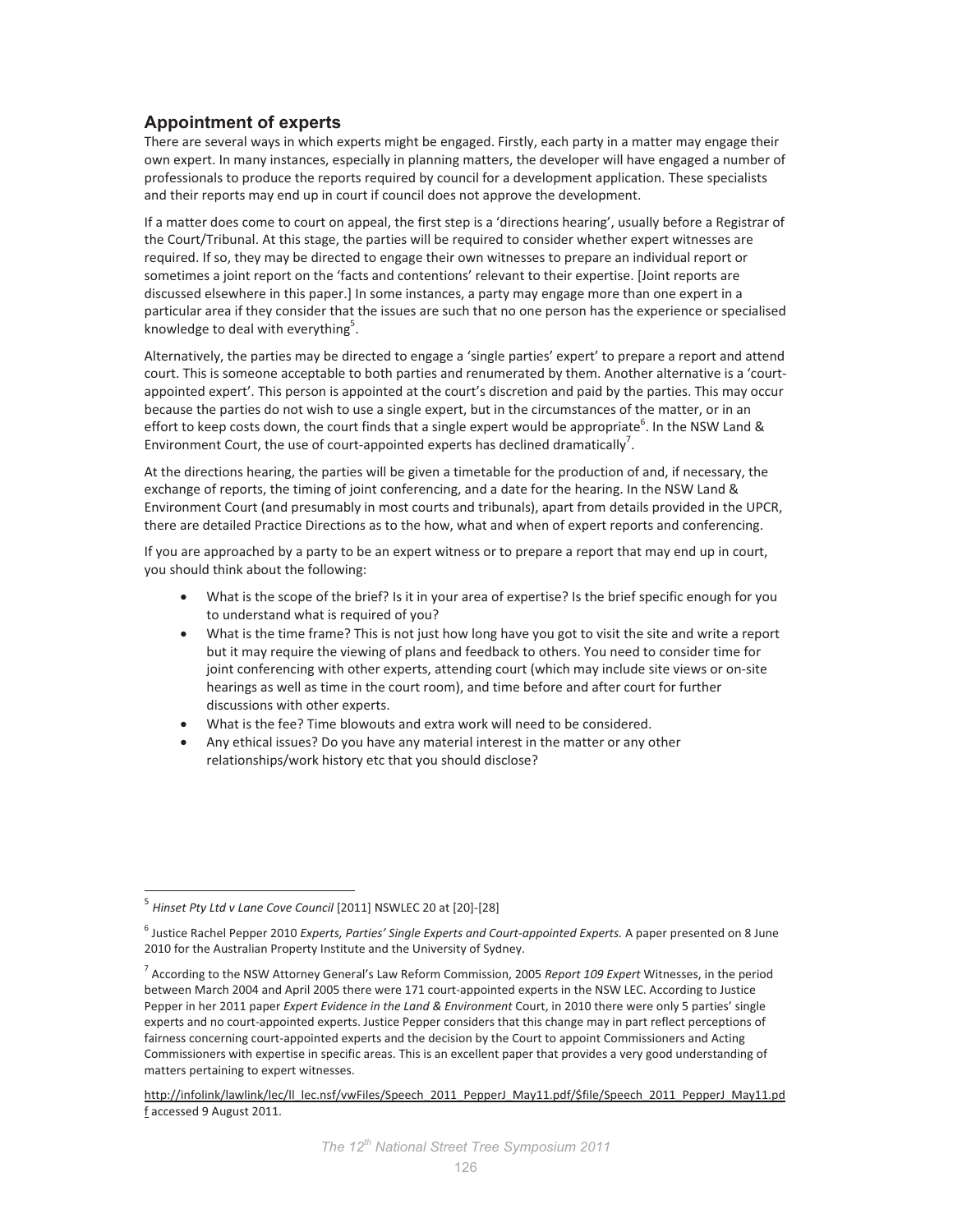Remembering your duty is primarily to the court, if you get a brief that in your professional opinion you think is unsupportable, you should say so and not accept it. This does no harm to your credibility.

As Justice Lloyd (2000) said:

*Experts who give evidence on a regular basis also have their own reputations to consider. Their reputations as reliable experts [are] … often hard won and can be easily lost. Experts who tend to be partisan toward their client's cause can be caught out".<sup>8</sup>* 

# **Expert witness code of conduct**

Common to all Codes of Conduct are the following general duties of the expert to the court<sup>9</sup>:

- 1. An expert witness has an overriding duty to assist the court impartially on matters relevant to the expert witness's area of expertise.
- 2. An expert witness's paramount duty is to the court and not to any party to the proceedings (including the person retaining the expert witness).
- 3. An expert witness is not an advocate for a party.

In NSW (and elsewhere), other duties include an obligation to follow Directions of the Court, to work cooperatively with other experts, and to prepare expert reports in accordance with the requirements set down in the Code and the UCPR.

# **How does an expert witness differ from any other witness?**

As stated above, expert witnesses play a particular role in court proceedings and are under special obligations. Some obligations are common to all witnesses such as a duty "to tell the whole truth and nothing but the truth".

Evidence is all the information given directly to the court by a witness. The court will only take note of evidence that complies with certain rules known as the Rules of Evidence. Most courts are bound by the rules of evidence that are set out in State and Federal *Evidence Acts*<sup>10</sup>. Even those courts and tribunals that are not bound by the rules of evidence<sup>11</sup>, generally do so because of the good sense and utility of the rules, particularly as they have been developed, tested and refined over many years in order to 'prevent error an elicit truth<sup>'12</sup>.

Evidence must be relevant to the particular issue being tried or appealed. Of importance is what's known as 'hearsay'. For example, in criminal matters, a witness is asked to tell the court only what they saw or heard, not what someone else told them occurred (i.e. hearsay evidence)<sup>13</sup>. This is why in expert reports it is essential to differentiate between what you saw and what you were told by whom and when. This must be made clear to the reader.

In general, the opinion of a witness is not admissible in court unless the witness is an expert in the field on which the opinion is given. Section 79 of the *Evidence Act* (Cth) *1995* permits the use of opinion evidence from a person having 'a specialised knowledge based on the person's training, study or experience'<sup>14</sup>.

 $\overline{a}$ 

<sup>&</sup>lt;sup>8</sup> Justice David Lloyd: The Preparation and Presentation of Expert Evidence: a speech to the Australian Property Institute, 11 February 2000.

http://infolink/lawlink/lec/ll\_lec.nsf/vwFiles/Speech\_11Feb00\_LloydJ.pdf/\$file/Speech\_11Feb00\_LloydJ.pdf accessed 2.8.2011

<sup>&</sup>lt;sup>9</sup> Clause 2, Schedule 7 NSW UCPR 2005

<sup>&</sup>lt;sup>10</sup> Redfern Legal Centre 2009 *The Law Handbook* 11<sup>th</sup> Edition, Thomson Reuters, Pyrmont pp368-369

 $11$  such as the NSW Land & Environment Court and the Administrative Appeals Tribunal

<sup>&</sup>lt;sup>12</sup> Preston B. J., 2002 *Science and the law: Evaluating evidentiary reliability* A paper presented to the Australasian Conference of Planning and Environmental Courts and Tribunals, Adelaide, 2002.p1

<sup>&</sup>lt;sup>13</sup> Ibid p 369. According to Heydon, J.D. 2004 *Cross on Evidence* 7<sup>th</sup> Australian Edition, Lexis Nexis Butterworths Chatswood at [31001] p 969, the hearsay rule is one of the oldest, most complex and most confusing of the exclusionary rules of evidence.

<sup>14</sup> Preston, BJ (undated) *The Role of the Expert: Duties and Responsibilities in Giving Evidence* EXPLAW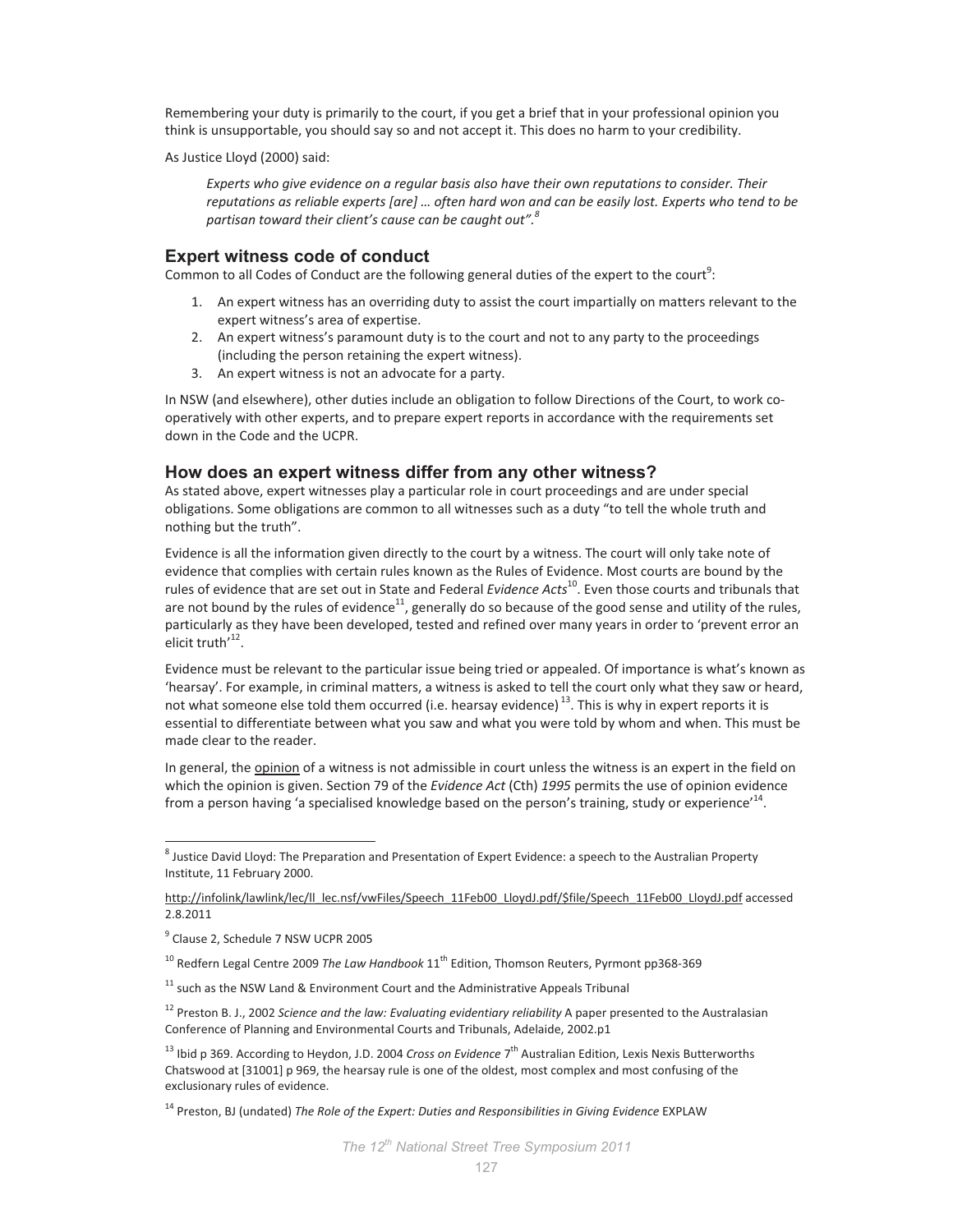According to Preston (2002) opinion evidence will not be reliable if its subject matter is not generated by and in accordance with a body of knowledge or expertise that is sufficiently organised or recognised to be accepted as a reliable body of knowledge or experience $^{15}$ .

It has been held by various courts that if evidence tendered as expert opinion evidence is to be admissible, the following factors must be present<sup>16</sup>:

- It must be agreed or demonstrated that there is a field of specialised knowledge [for example 'astrology' is not such a field];
- There must be an identified aspect of that field in which the witness demonstrates that by reason of specialised training, study, or experience, the witness has become an expert [hence the requirement to include a CV in an expert report];
- The opinion proffered must be wholly or substantially based on the witness's expert knowledge [that is, keep within your area of expertise];
- So far as the opinion is based on facts observed by the expert, they must be identified and admissibly proved by the expert, and so far as the opinion is based on assumed or accepted facts, they must be proved in some other way [facts v assumptions; peer-reviewed literature/ standards];
- It must be established that the facts on which the opinion is based form a proper foundation for it [relevance]; and
- The expert must explain how the field of specialised knowledge in which the witness is expert, and on which the opinion is wholly or substantially based, applies to the facts assumed or observed so as to produce the opinion or conclusion propounded.

# **Expert reports**

 $\overline{a}$ 

Anyone engaged as an expert for a court matter should be advised by whoever engaged them as to the requirements of an expert report. However, it is prudent to check the rules and requirements yourself. As previously mentioned, the Uniform Civil Procedure Rules that operate in each state or federal jurisdiction will have something to say on the contents of an expert report. The following example comes from the NSW UPCR as described by Pepper 2011 $^{17}$ .

The expert report should start with an acknowledgment that the expert has read the Expert Witness Code of Conduct and agrees to be bound by it. Failure to do this may render the report inadmissible unless the court grants leave. The purpose of the acknowledgment is to ensure that the *expert has approached the*  task responsibly and mindful of the importance the expression of opinion will have as part of a body of *evidence placed before the court<sup>18</sup>*

The report must also include details of the expert's qualifications. It is essential that this is accurate and upto-date. It is entirely reasonable for an advocate for a party to question your expertise or for a judge to check your *curriculum vitae<sup>19</sup>*. If information is inaccurate it will certainly affect your credibility as a witness. In general, your CV should be reasonably concise and relevant to the matter for which you have been engaged.

<sup>15</sup> Preston B. J., 2002 *Science and the law: Evaluating evidentiary reliability* A paper presented to the Australasian Conference of Planning and Environmental Courts and Tribunals, Adelaide, 2002.p7

<sup>16</sup> These factors are given by Heydon JA in *Makita (Australia) Pty Ltd v Sprowles* [2001] NSWCA 305, NSWLR 705 at [85] cited by Biscoe J in *Scientific Experts in the Land and Environment Court* – A paper delivered to Environmental Forensics Law students, UTS 2009.

http://infolink/lawlink/lec/ll\_lec.nsf/vwFiles/Paper\_3Sep09BisJ\_Scientificexperts.pdf/\$file/Paper\_3Sep09BisJ\_Scientific experts.pdf accessed 4 August 201. 1 The Makita case: This was a NSW Court of Appeal case in which the original ruling was overturned principally on the basis that the expert witness' report and oral evidence had inconsistencies that were not clearly explained; the witness did not adequately provide the factual and intellectual basis of their opinion; and the evidence of lay witnesses was preferred over that of the expert. If you ever need a reason to be careful in what you write and say as an expert, you should read this judgment.

 $17$  Pepper, R, above n 6, pp 34-36

<sup>&</sup>lt;sup>18</sup> Tim Barr Pty Ltd v Narui Gold Coast Pty Ltd [2009] NSWSC 49 at [46] in ibid p 32 at [101].

<sup>&</sup>lt;sup>19</sup> Hinset Pty Ltd v Lane Cove Council [2011] NSWLEC 20 at [23]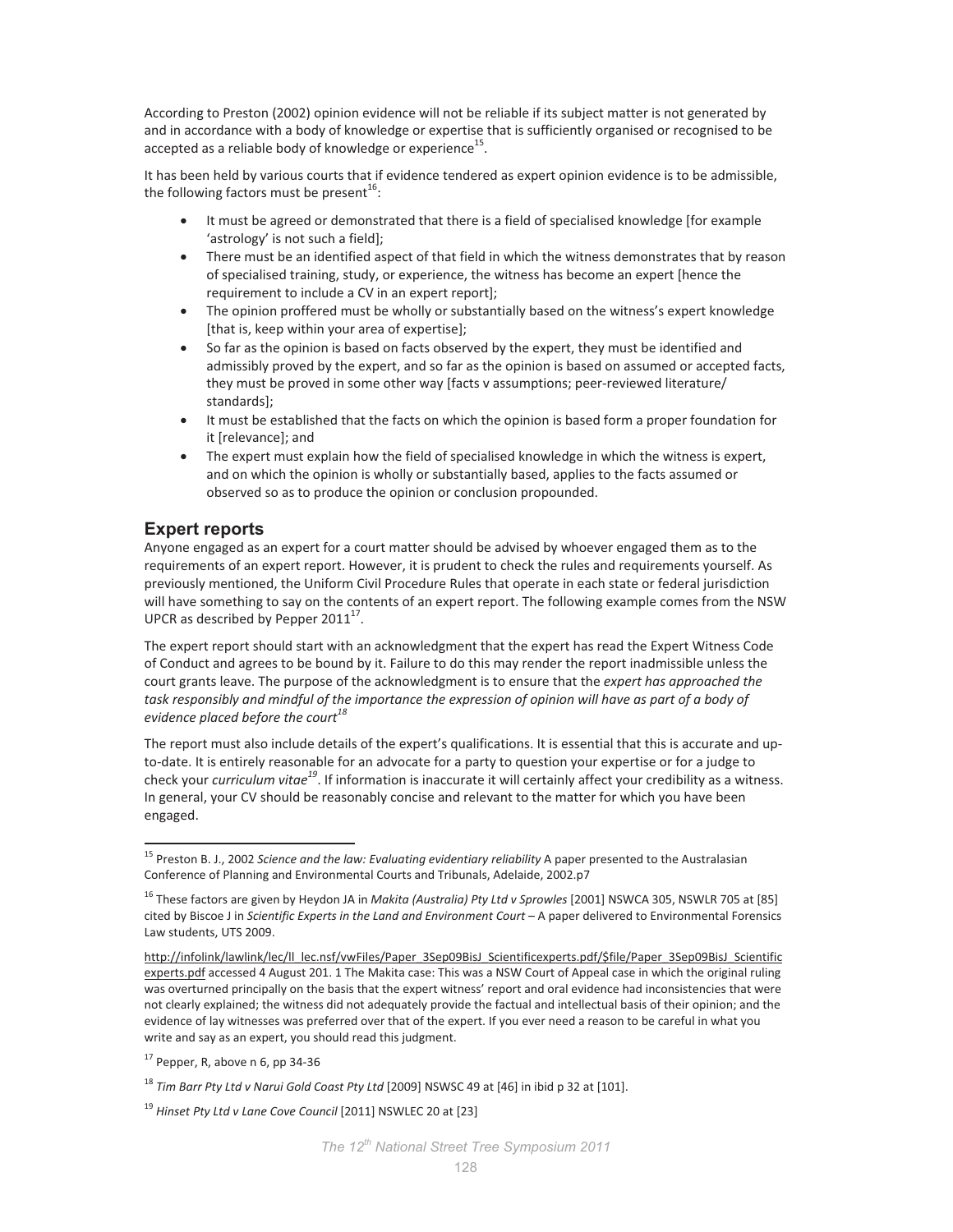Whatever evidence would be required in oral evidence must be in the report. In special circumstances, the court may grant leave for additional information to be added if it simply updates the report or clarifies matters already in the report.

An expert report must set out the facts and assumptions that the findings of the report are based on. [Further discussion of this below.] This will normally require the expert to identify and to prove or assume the specific facts on which their opinion is based. However, the expert is not required to prove the contents of the texts or journals to which reference may be made. Similarly, a witness is also able to draw on a body of knowledge that is unpublished<sup>20</sup> (but reliably collected). This is essential as the court may not be able to determine how the expert has applied their specialised knowledge to the facts. This may result in the report being inadmissible or being given very little weight [see footnote 14]. Each opinion expressed by the expert must be supported by the reasons for that opinion.

If you have been requested to comment on something that is beyond your expertise, or there is insufficient data to support the conclusions reached (maybe because of insufficient time to collect the data), this should be stated in the report. Similarly, if you believe that your report may be incomplete or inaccurate without some qualification, the qualification must be stated in the report.

You must set out any tests, examinations or other investigations that you have relied upon or that you undertook. This may include investigations by someone else that you engaged to carry out specialised testing<sup>21</sup>. Your report must note all materials, plans, and literature that have been used to support your opinions. In my experience, the methodology section of a report is essential when trying to understand how an expert formed their opinion. The references to literature must be relevant, reliable and correctly cited<sup>22</sup>.

Expert reports should be as clear and transparent as possible. If its use as evidence is outweighed by the report being confusing or misleading, it can be thrown out. Reports must also be written in plain English with numbered headings for ease of referencing. Long and complex reports should include an Executive Summary.

Apart from clarification of the scope of the report and the issues to be reported on, and what is required for admissibility, lawyers should not be involved with the preparation of an expert report.

If something happens, after you have provided your report, that makes you change your opinion about something of importance to the matter, you must notify whoever has engaged you and provide them with a supplementary report.

#### **Joint reports and conferences**

 $\overline{a}$ 

It is common practice in many jurisdictions for a direction to be given for a joint conference between experts in a particular field of knowledge and the production of a joint report<sup>23</sup>.

Depending on the type of appeal, the relevant party prepares a 'Statement of Facts and Contentions'. Each contention generally contains a number of 'particulars'. The aim of the joint conference is to identify and narrow the issues in the proceedings that are relevant to the area of expertise. This in turn helps to bring about the just, quick and cost effective determination/settlement of the matter by reducing time spent in cross-examination to matters disagreed by the experts.

The joint report should concisely set out what is agreed, what is not agreed and the reasons for disagreement, and the relative importance of the matters that are disagreed.

<sup>&</sup>lt;sup>20</sup> Heydon J.D. 2004 *Cross on Evidence* 7<sup>th</sup> Australian Edition LexisNexis Butterworths, Chatswood at [29155] p 959

 $21$  That person's report and cv should be annexured to your report.

<sup>&</sup>lt;sup>22</sup> Do not use references from Wikipedia!! Use refereed or peer reviewed journals/ widely accepted textbooks; Australian Standards and Codes/ government policies etc. Whoever is reading your report should be able to verify your information by going to the source document; therefore page numbers are important for book references; material from the internet should include the actual link and the date you accessed it. Unpublished material may be acceptable if it can be determined that it is sound.

<sup>&</sup>lt;sup>23</sup> http://infolink/lawlink/lec/ll\_lec.nsf/pages/LEC\_practicedirections accessed 9 August 2011. This link gives the practice directions for the various classes of cases heard by the NSW LEC. Each practice direction includes information on expert witnesses including directions for the production of joint reports.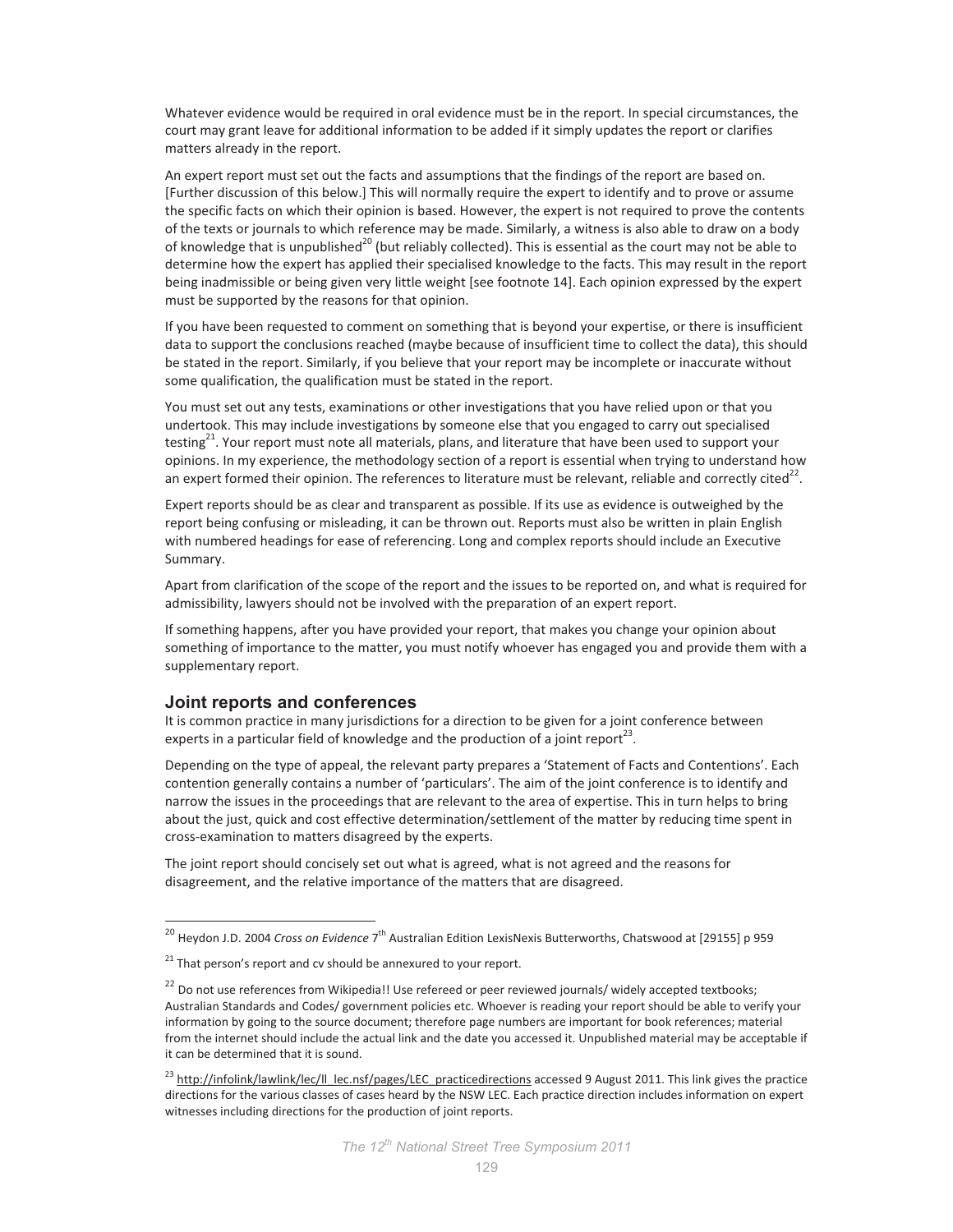It is very important that the joint conference is undertaken in a co-operative and constructive manner. Each expert should keep an open mind and be prepared to consider the other person's point of view. Each expert must exercise his or her independent, professional judgment and must not act on instruction or request from the client/solicitor to withhold information or avoid agreement. It may be that a compromise is reached; this must be something that is professionally appropriate and supportable. The issues raised in a joint conference may influence conditions of consent. The discussion between the experts may identify other questions or issues they believe would be useful for them to consider.

It is considered that the advantages of an expert conference include: any extreme or biased views that one expert holds may be moderated when that person has to justify their position before their peer; factual concessions are easier to make in private than in court where there is pressure in front of the client for the expert to stick to their original opinion; experts often disclose facts and or relevant information not always known or appreciated by the other expert; and, as already mentioned, significant points of disagreement can be identified more quickly and then dealt with in more detail<sup>24</sup>.

Legal representatives are not to attend joint conferences or be involved in the preparation of reports unless the court grants leave. The joint conference can be held anywhere and may also involve a site visit.

### **The expert in court**

As an expert you may be required to attend court. Depending on the jurisdiction, the matter may start as a 'without prejudice' conciliation conference between the parties on site; it may move to hearing; the hearing may be on site or in court.

On a site view or an on-site hearing, you may be asked to point out various things to the court and you might be asked to explain what it means. The other party's witness is likely to be asked their view on the matter and for their interpretation of what is being shown or discussed. Even though matters on site are relatively informal, they are still part of a hearing and rules apply…for example you can't have a private chat with the judge/commissioner/member.

In court, if you are called to give evidence you will be sworn in by taking an oath or affirmation – that is, you agree to tell the truth and nothing but the truth. You will be asked by your solicitor/barrister to give your full name and your address (usually your business address); you will be asked if you prepared a report/joint report.

Some jurisdictions are still based on the traditional adversarial system of giving evidence and then crossexamination of each witness on their own. In an adversarial system, the parties have the responsibility and control over defining the issues in dispute and for investigating and advocating their particular case<sup>25</sup>. In this system, questions can be very specific and often an expert doesn't always get a chance to explain their opinion. The hardest part for an expert giving evidence isn't responding to the questions that have been asked, it is often what can't be said because the question wasn't asked. Under cross-examination, the court may only get a very disjointed version of the expert's opinion<sup>26</sup>. This system has been criticised due to issues of cost, delays, efficiency and access to the justice system $^{27}$ .

In contrast is the use of concurrent evidence (sometimes referred to as "hot-tubbing"). That is, all of the experts in a particular field are put into the witness box at the same time. This is very common in NSW. Young (2010) considers the objective of concurrent evidence is to achieve greater efficiency and expedition, by reduced emphasis on cross-examination and increased emphasis on professional dialogue, and swifter identification of the critical areas of disagreement between the experts<sup>28</sup>.

 $\overline{a}$ 

<sup>28</sup> Neil Young QC *Expert Witnesses: On the stand or in the hot tub – how when and why? Formulating the questions for opinion and cross\*examining the experts.* Commercial Court Senminar 27 October 2010

<sup>&</sup>lt;sup>24</sup> Pepper R above n 6 p20

 $25$  Preston B. J above n 14 p 5.

<sup>26</sup> Dawna Wright 2010, Partner McGrathNicol *Tales from the Hot Tub – the Expert's perspective.* http://www.commercialcourt.com.au/PDF/Bulletin/Commercial%20Court%20CPD%20Seminar%20-%20Expert%20Witnesses%20-%20Ms%20Dawna%20Wright.pdf accessed 4 August 2011 Supreme Court of Victoria -Commercial Court Bulletin – 15.11.2020

 $27$  Preston B. J above n 14 p 5.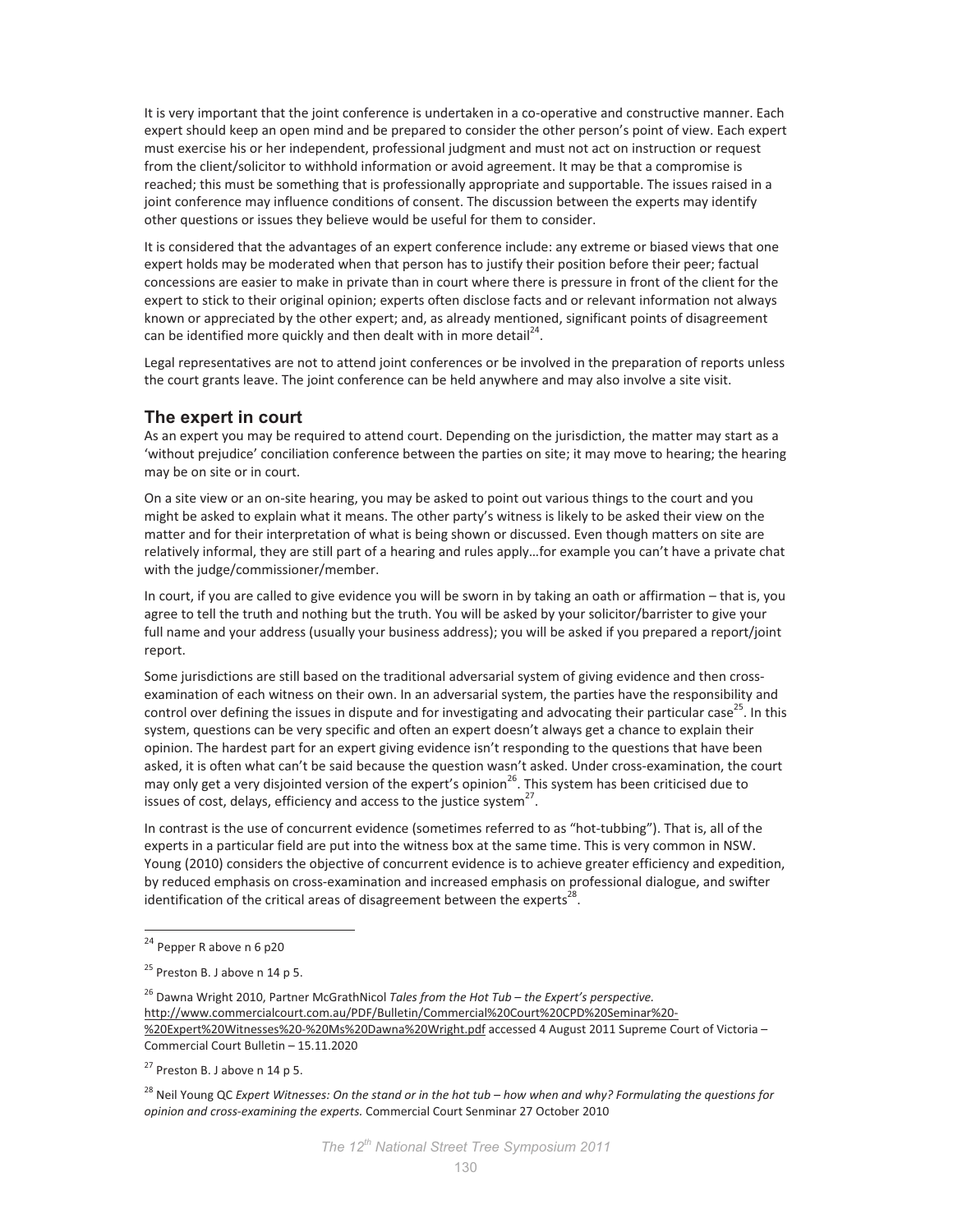According to Wright (2010), a well-run process of concurrent evidence can allow experts to fully express their opinions in their own words. The environment is less confrontational, and therefore more conducive to a constructive debate. This may also uncover a 'flawed analysis' in an expert's argument. Experts can't hide behind their instructions or unreasonable assumptions as these can be picked up by the other expert and debated more openly<sup>29</sup>.

Questions will generally be limited to the points of disagreement and a list of topics will be made up. The advocates will direct questions to their own expert and may cross-examine the other witness. The judge/commissioner can also ask the experts questions. The experts can interact and discuss points. During the process refinements may be made to plans/setbacks from trees etc. Issues raised in the hearing of evidence from other experts may be put to the arborists if it may have an impact on trees. During the hearing, the experts may be directed to go off and discuss an issue/ review a plan/ prepare conditions of consent.

The extent to which concurrent evidence is useful depends on how well it is managed by the judge/commissioner, the advocates and the experts themselves.

Regardless of how evidence is given in court, there are a few things you must consider. Never forget that your duty is to the court and not to your client. Be honest; if you say something that on later reflection you think was wrong, bring it to the court's attention. It is very easy to get a bit confused and overwhelmed by 'lawyer speak'. Pay attention and listen carefully to the question. If you don't understand what you are being asked, ask for it to be repeated. Take your time to answer the question. Keep your answers concise, clear and simple without a lot of jargon $^{30}$ .

Do not be a smart arse and try to take on a barrister or solicitor; don't be too strident in your language or manner if you disagree with your fellow expert; however, if you are a quiet person you may have to be assertive if you think your point of view has not been understood. Try to relax and stay calm. The best preparation for court is to know your report/joint report inside out and be confident in your knowledge.

# **Other issues relating to expert witnesses**

According to Morris (2006), some judges still have some anxiety over the use of expert evidence in court. The reasons for this include: levels of competence, lack of training and accreditation of so-called experts; and, the independence and neutrality of the expert because their client pays them. The following paragraphs summarise some of the common concerns.

*It is difficult to avoid a conclusion that a witness who is paid by a party will not have a tendency to please that party, at least if this is consistent with the views and integrity of the witness. Further, the very fact that experts can have strongly held and contradicting opinions on the same point of fact*  sometimes raises a question mark over the reliability of such evidence. There is also the problem of *"expert shopping" – where a party engages a series of experts to provide advice until they find the particular expert who will support their client's case. This witness is brought to the witness box to espouse their form of expertise without any reference to the fact that the client may have engaged a*  long line of potential witnesses and discarded their opinions before finally settling on the most *advantageous opinion available.* 

*The imposition of a theory of neutrality on experts is also questionable with the emergence of a breed of expert witnesses who have a long standing professional relationship with the client who hires them. Some expert witnesses appear time and time again in litigation for a particular client; a situation in which the allegation of being a "hired gun" could be levelled…<sup>31</sup>*

.

http://www.commercialcourt.com.au/PDF/Speeches/Commercial%20Court%20CPD%20Seminar%20-%20Expert%20Witnesses%20-%20Paper%20by%20Neil%20Young%20QC.pdf accessed 4 August 2011

<sup>&</sup>lt;sup>29</sup> Wright D above n 25

<sup>30</sup> Purcell, D 1997 *Giving Evidence: A Guide for Witnesses* Phillips Fox

<sup>31</sup> Justice Stuart Morris *Getting Real about expert Evidence* A paper presented at a seminar hosted by the Victorian Planning and Environmental Law Association, 16 November 2006.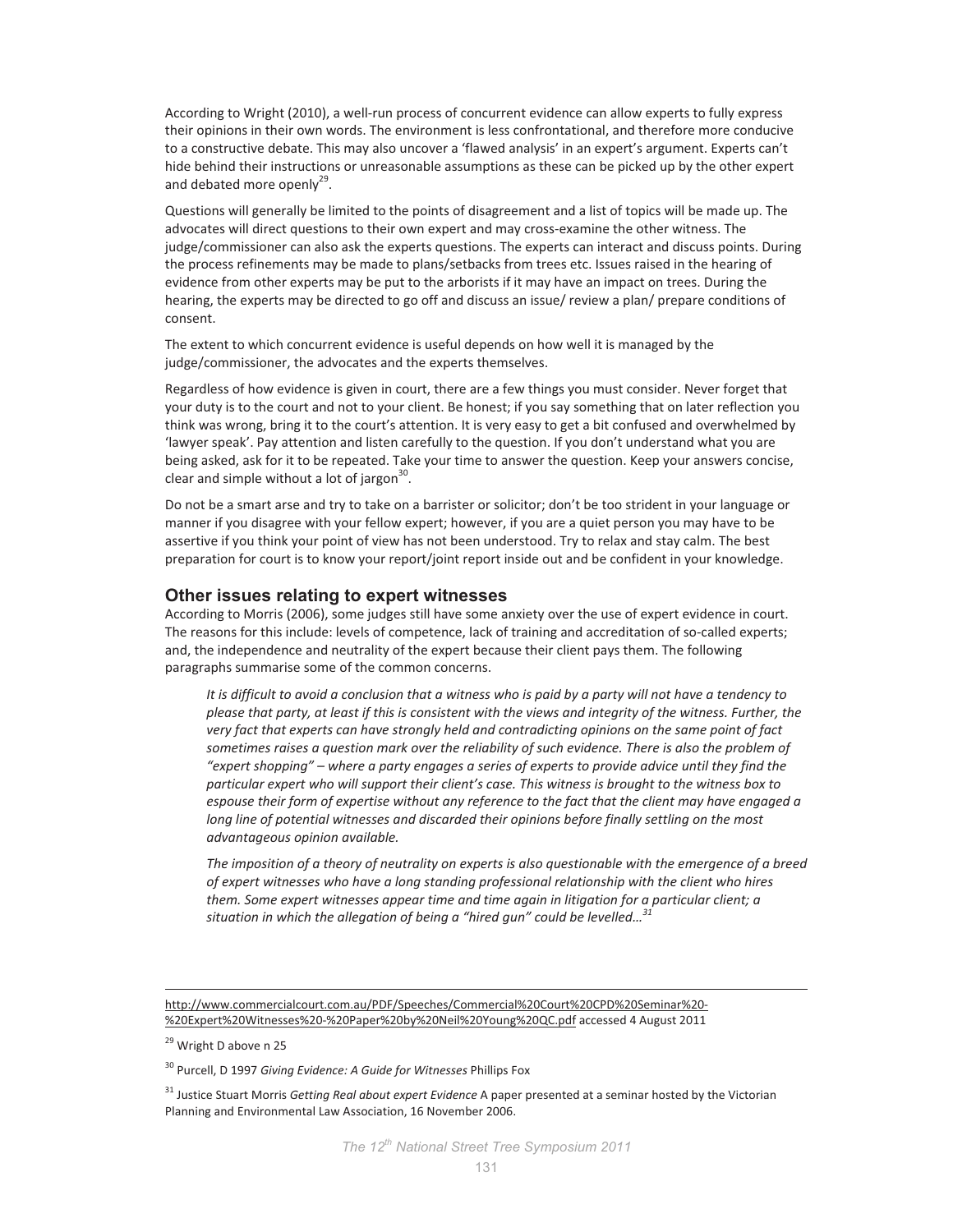In such a relatively specialised field as arboriculture, it is inevitable that there is a relatively small pool of consultants who appear as experts in court. If you are on the record as having advanced an opinion in a particular matter, if you vary widely in your opinion in another, but very similar case, the opposing counsel might bring it up. For example, Justice David Lloyd, a retired judge of the NSW Land and Environment Court writes about his own experience when he was at the Bar:

*For example, some years ago I was appearing in a case which involved some scientific evidence. It was decided that we would call evidence from an eminent biophysicist, being a professor of biophysics at a United States university. His evidence in chief was supportive of the client's case. The other side, however, had obtained transcripts of all the evidence the witness had given in other cases.*  After answering, in cross-examination, a particular question, the cross-examiner would then ask: *"Professor, when you were asked that very same question in the case of Brown v The State of New York, your answer was…." (which was clearly a different answer to that which had just been given); "Was your answer wrong then, or wrong now?" It was clear that the witness's evidence varied depending upon the interest of his client. After a series of such questions, the expert's credibility was lost<sup>32</sup>*

#### **Arboricultural evidence - Fact v assumption**

Take for an example a reported branch failure. If you saw the branch fail, that is first hand evidence and fact. If it was reported to you that a branch failed, that is hearsay and something that must be verified and, at the very least, noted. If you are called to investigate the failure after the event, is there any evidence that may prove that it failed? For example, does the branch still exist? Is the point of failure obvious? Does the end of the failed branch appear to be consistent with the area from which it appeared to fail? How did you determine that? Did you observe a photograph of the failed branch? Could you be certain that the branch in the photograph came from the tree in question? Who took the photograph and when was it taken? This is information that must be conveyed in your report.

In supporting an opinion you may have about the failure of a branch or tree, is it relevant that a tree, or parts of a tree, located somewhere else on the planet, failed? What may be relevant, by way on demonstrating a particular characteristic of a species, are documented examples of failure of many trees. This information won't prove an actual or potential failure of the tree in question but it might add weight to an opinion regarding the management of the tree. The theoretical propensity of something to fail must be related to the particular circumstances of the tree in its actual environment.

Much arboricultural opinion is based on  $\underline{theories}^{33}$  developed by researchers in various parts of the world. By necessity, research involves the use of local tree species under the environmental conditions prevailing at the time and place in which the research was conducted. Alternatively, experiments may be undertaken in contrived or simulated situations. The results of an experiment will vary according to how it was conducted, i.e. the methodology. As we know, the variables in any growing environment are immense and constantly changing. Therefore changing one variable in an experiment may result in a very different outcome.

The area of tree dynamics, load testing and the mechanics of tree failure is a classic example of a wide variety of theories. Therefore, the applicability of that research to other species and environmental conditions must be carefully considered and not taken as fact but may be the assumption on which an opinion is based. You must consider the limitations of the theory or the principle it produces. It is essential that arborists who appear as experts have an understanding of the way in which the theories have evolved. Unfortunately this is often difficult to extract from some texts and references. When using examples of findings from peer reviewed research articles, always critically consider the method that was used and determine its applicability to the situation at hand.

 $\overline{a}$ 

 $32$  Justice D H Lloyd – A paper presented to the Australian Property Institute, 11 February 2000.

http://infolink/lawlink/lec/ll\_lec.nsf/vwFiles/Speech\_11Feb00\_LloydJ.pdf/\$file/Speech\_11Feb00\_LloydJ.pdf accessed 4 August 2011

<sup>&</sup>lt;sup>33</sup> The Macquarie Dictionary defines the word 'theory' as : a coherent group of general propositions used as principles of explanation for a class of phenomena; a proposed explanation whose status is still conjectural, in contrast to wellestablished propositions that are regarded as reporting matters of actual fact;…